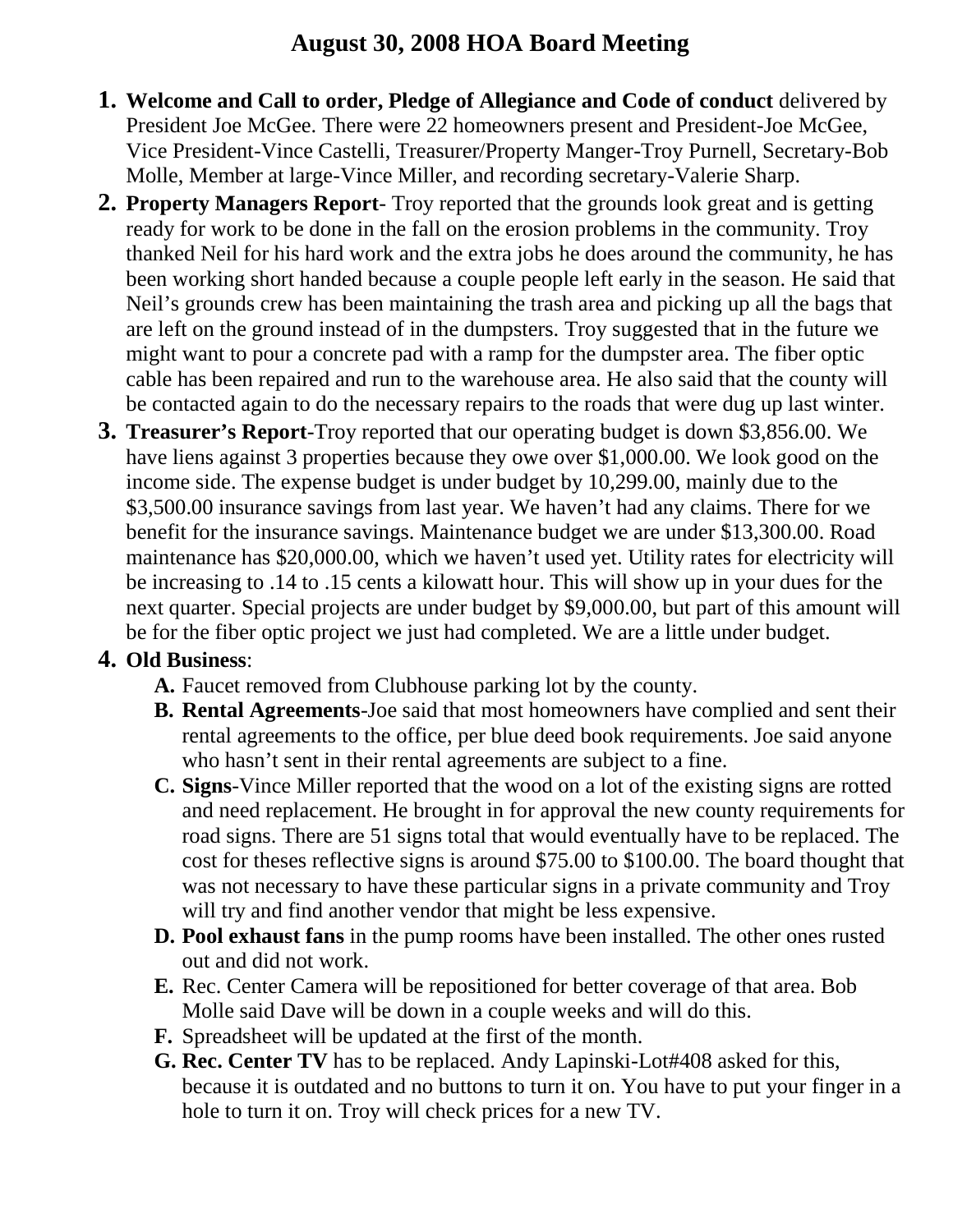## **New Business**

- A. **Fiber Optics Lines** have been installed. Bob Molle said that Dave will be down in a couple weeks to hook up the 3 new cameras in the trash area to be viewed at the gate house by the courtesy personnel.
- B. **Clubhouse Reservations**-The board has decided that during the season the clubhouse is for the events of the community as a whole. The major holidays, July  $4<sup>th</sup>$ , Memorial Day, and Labor Day, there will not be any reservations taken because we always have an event for the whole community. On other times if you have a party of 10 or less you don't have to reserve the clubhouse but you are responsible for cleaning up and taking care of all trash. All large groups must have a reservation.
- C. **Re-keying locks** in the community on the Rec. center, and clubhouse. It has been completed and the board will approve who gets 1 of the 22 keys that are available.
- D. Road Repair bids-Joe said that we need a committee formed to help with this very large project.
- E. **Pool Contractors**-Bob Molle spoke about some of the issues of the pool this year. There were a couple instances where it was dirty and cloudy. There also a couple times when the lifeguard doesn't show up for work. Lucille Smith asked about the policy for someone vomiting in the pool. The policy is to remove with the skimmer net and that's it. Troy explained that there are 3 pool companies in the area. We had American Pool Company 3 years ago and we were billed exurbanite amounts for all our repairs. The other one is First Choice that is owned by a former employee of our present pool company, Atlantic Aqua-tech. We were not happy with him a few years prior. Troy also brought up the fact that the present pool company has stated that they do not want to work here next year because of the numerous complaints and grief about the life guards, pool cleanliness, etc. Lucille Smith stated that the life guard at the back pool constantly had ear phones in and if there was a problem he probably would not be able to hear it, so it is a safety issue also. Joe brought up the complaint that a homeowner anonymously called into the health department. The health department had to come out and there was one issue with the lifeguard. He had put chlorine into the pools and he was not certified to work with the chemicals. As far as the rest of the complaint about the cleanliness of the pool and chlorine levels being down, they were unwarranted accusations. Vince Castelli asked what our options were if Atlantic Aquatech doesn't want to give us a bid this year for the pool contract.
- F. **Exit Gate Issues** we need a sign at the front gate that states that **motorcycles must wait until the gate is fully open and then proceed thru the gate**. There was an incident where a motorcycle couple was going thru the gate and the gate did not read it and the gate came down on them. Vince Miller will look into getting a sign up at the gate.
- G. **Intercom system**-Bob Molle said that the intercom system is not adequate in the Rec. Center and Club house. It is very hard to hear and communicate. When Dave comes down he will be taking a look at it.
- H. **Roads** Joe McGee stated that our roads are in bad shape and need to be done. We need a committee to be formed to go over the bids we receive and to make sure that all of the specifications are met. He would like Tim to head up the committee, seeing that he is an employee of the Pennsylvania Department of Transportation, and has knowledge of the process.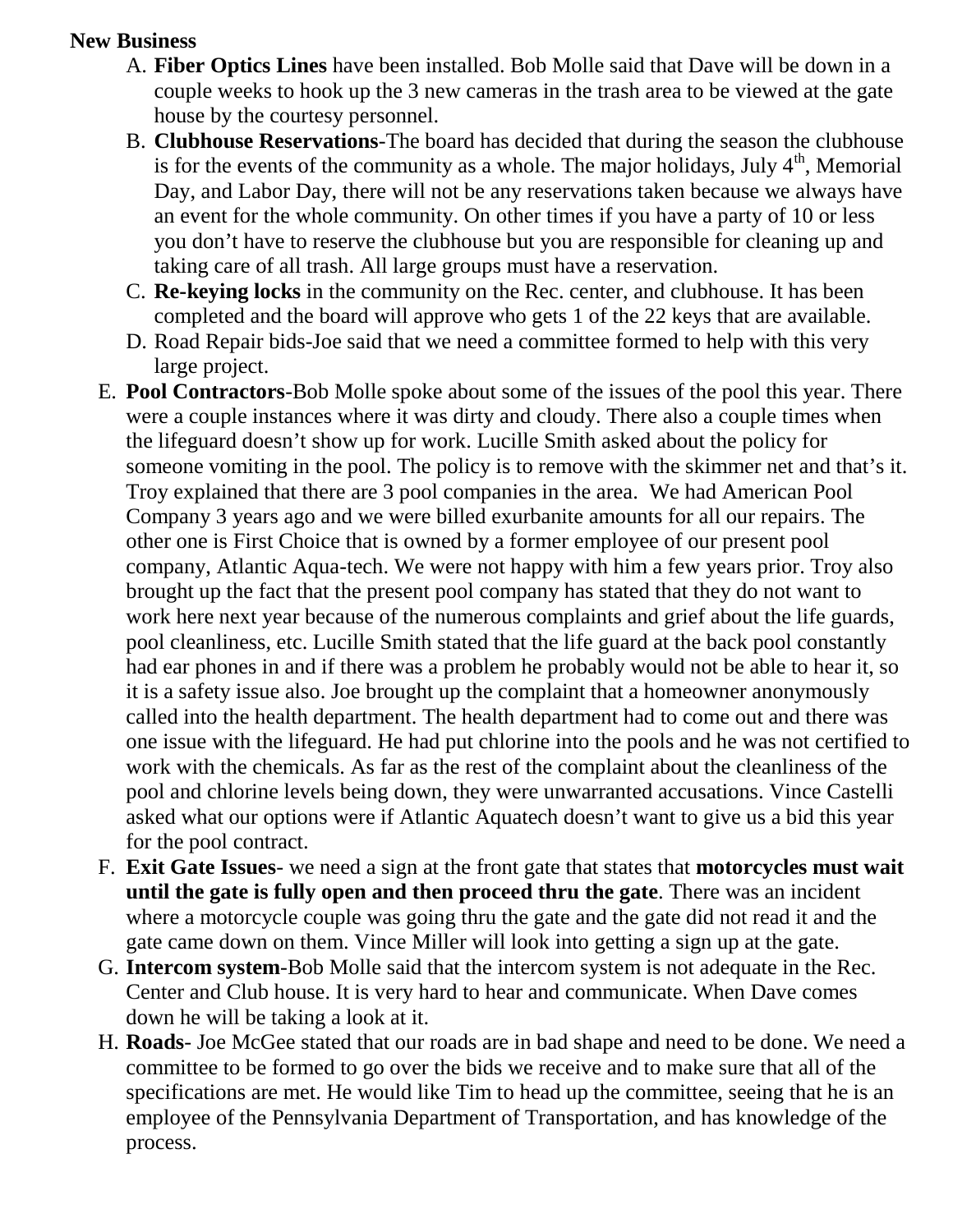- I. Roads continued- Joe said the community would probably have to have a special assessment for the work that has to be done on the roads. He said that it would probably work out 1 of 2 ways. 1 payment with no interest or 3 payments with interest is how we usually work this out. It was asked if the homeowners get to vote on this matter. Joe responded yes, but the board has an obligation to the community to maintain the property, and the roads are a major concern right now because of the deterioration that has occurred. We are going to be accepting bids for this job.
- J. **Workers Party** tentative date will be **October 4, or October 25, 2008.**
- K. **Incident Reports** Bob Molle wanted to know the policy for the reports that are turned in by our courtesy personnel and from homeowners? The proper procedure should be that it be copied and given to all board members and also the ECC committee. The ECC can send a letter out and we will have a permanent record on file on the incident in the office. There are golf cart problems. Homeowners need reflectors on the back and headlights on the front, if you are driving at night.
- L. **Next Meeting**-**December 13, 2008**-Budget Meeting at 9:00 AM at the clubhouse. Valerie will post on the web site. Judy Coyle-Lot#100 would like the Children's Party posted for **December 6, 2008 at 2:00 PM** at the clubhouse on the web site also. Judy needs a new Santa suit. Joe and the board approved Valerie to give Judy a check for the amount of the suit. The estimate is around \$200.00.
- **M.Beautification Committee**-Carl Thompson-Lot#108 would like the dead trees along Assateague Way across from the marquis sign removed. Valerie will take care of this. He was upset over the incident when the clean up day people were thru for the day, they came to the clubhouse for refreshments and there was a party going on and the beautification committee was asked to leave after they had worked at cleaning up the community that day. Valerie took full responsibility for this incident. She told this group they could use the clubhouse for their party and wasn't thinking about the beautification committee using the facility after they were finished and she apologized to Carl and his committee and said that it would not happen again. A question was brought up about the ponds being so full of algae. Valerie explained that the water in the ponds have these huge algae blooms because of the weather conditions, heating of the water, and evaporation, and the use of algaecides in the ponds. **It was suggested that the algaecides be put into the ponds earlier in the season next year to try and avoid some of this problem.**
- N. **ECC Committee Report**-Cathy Ortel reported that the committee initially sent out 368 violation letters. There were 56 unanswered and there will be 7 hearings today. To serve notice for a hearing, the committee must do 3 things to comply with the lawyer's advice. The process involves sending a letter to there permanent home, a letter on the Assategue Pointe home and a registered letter. Cathy has asked the board to speak to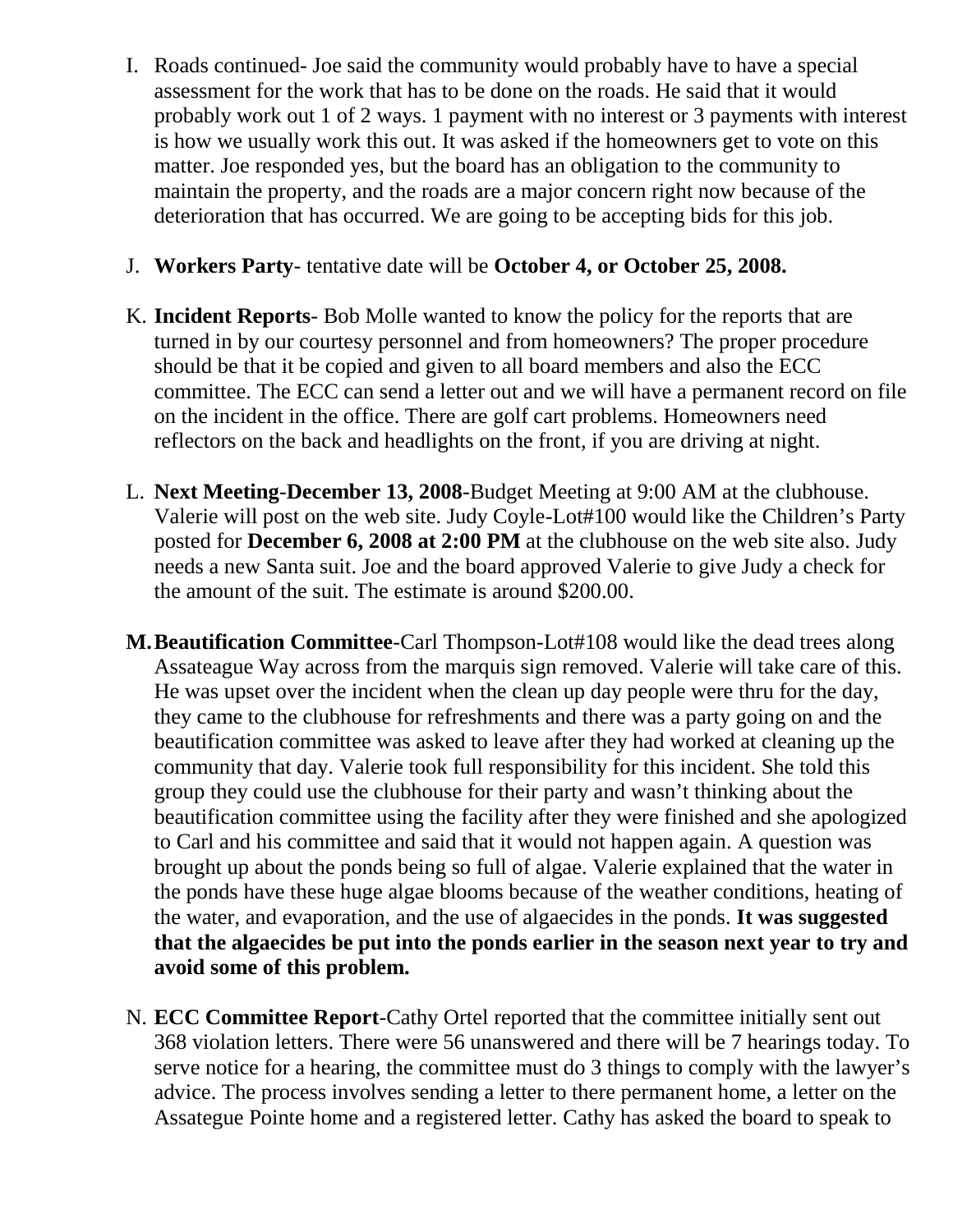Ray Coates pin point the exact procedure for the fine system and it should be in writing.

- O. **ECC** The board has agreed to do that. Joe Said that anyone who has a hearing and feel that they should appeal the fine system, can do so within 10 days to the board. There are several new homeowners and Cathy has suggested that when someone closes on a home in Assateague Pointe a welcome packet should be sent out. Joe said the board needs to have a form letter going over the committees in the community, the amenities and a reminder to read thru your blue deed book. In years past this was done by a committee. Cathy asked if Judy Coyle would be interested in sending these letters out in the future. Judy agreed and will get the form letter from the board and from Valerie the settlement list for new homeowners.
- P. **Open Discussion** Joe McGee discussed the drainage problems around the community and said we will have to have an outside contractor complete the work. Our grounds crew does a lot of repairs but this is too involved for them. Joe said the suggestion to move the dumpsters to the other side of the fence across from the mail boxes and have it fenced in. With that we would have extra room in the storage area for more slips.

1.Carl Thompson-Lot#108-recommended to change the present programmable thermostats to thermostats that can be adjusted manually. They are too complicated to work. He also suggested that we have only 1 pool open before Memorial Day and close 1 pool after Labor Day to save money. Joe responded that it could not be done this year because we have a contract in place.

2.Lucille Smith-Lot#145-She stated that this year the activities person only had a few children participating and they were renters. Bob Molle said our attendance in the community is down this year and how can you prove that they were renters. Lucille answered that she had never seen them before. Joe said that there is a lot of new people in the community and that he went to the pool the other day and he was introduced to new homeowners and he did not know them. He said that in years past he used to be at the pool and he knew everyone, so it is possible that the children involved with the activities were homeowners. He said his grand children have participated every time they were here. She has been an asset to the community, and has kept them busy and out of mischief.

3.Judy Coyle-Lot#100-spoke very highly of the activities director and her grand children were absolutely delighted with the Tie dye t-shirt project. She said they had them on when they came home then wore them to bed and then wore them the next day!

4.Bill Landano-Lot#229-Asked that the web site be updated if there is a date change for the board meetings or events. Valerie had updated one part of the web page but there are 2 possible places to look for the board meeting dates, so she has advised the web page editor that we will need these 2 places, board meeting minutes and events page, updated for any future changes. He also wanted to know if we could turn the dumpster's side ways. Joe told him there wasn't enough space.